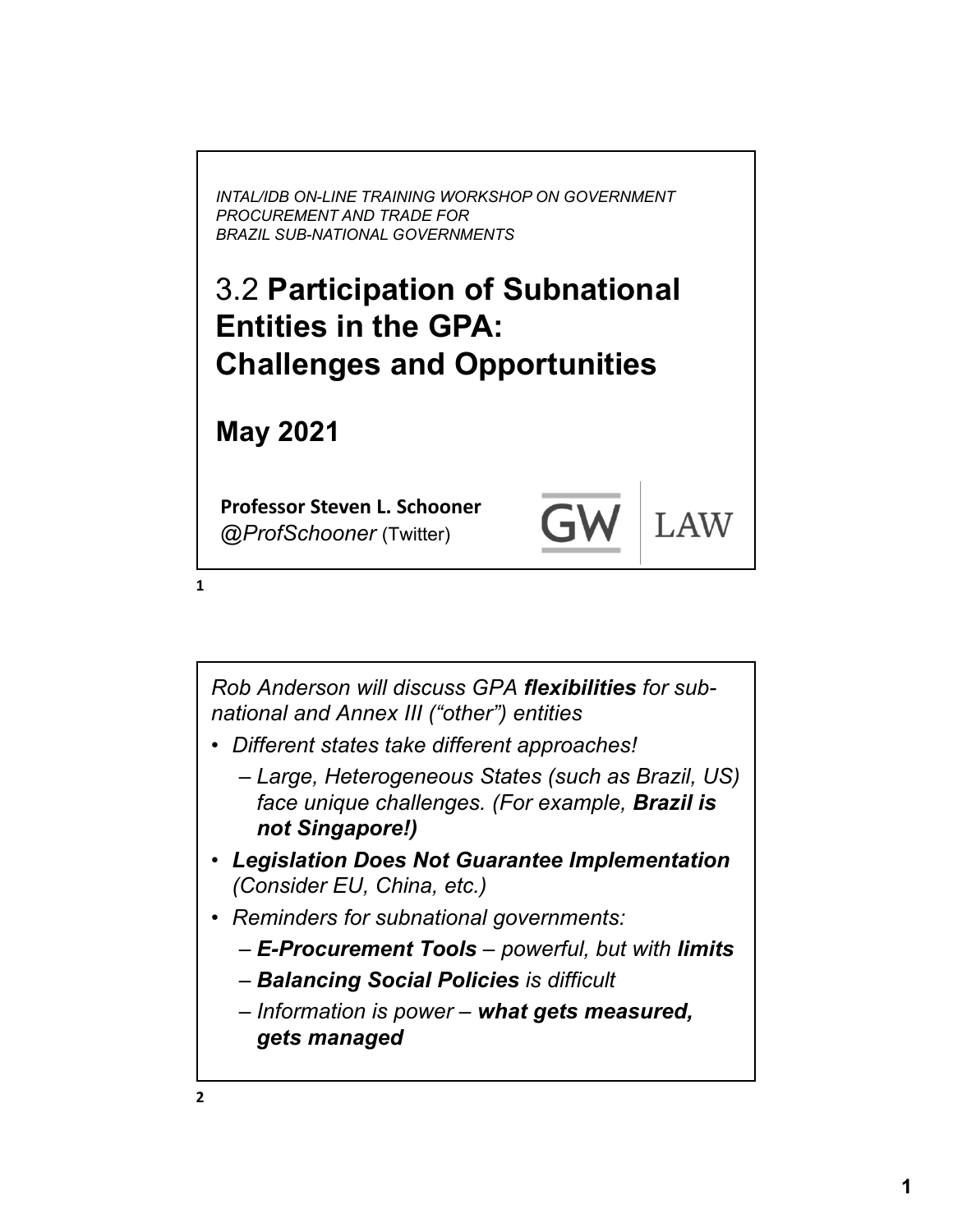



### Dose of Harsh Reality

- Good rules do not guarantee success
	- Legislation does not ensure implementation
	- Implementation requires planning, investment, leadership, commitment, patience
- Government Procurement is Difficult
	- *No perfect model*
	- –*Procurement Reform: Never ends!*
		- Perfection Never Achieved
		- Goals Ever Changing (Moving Target)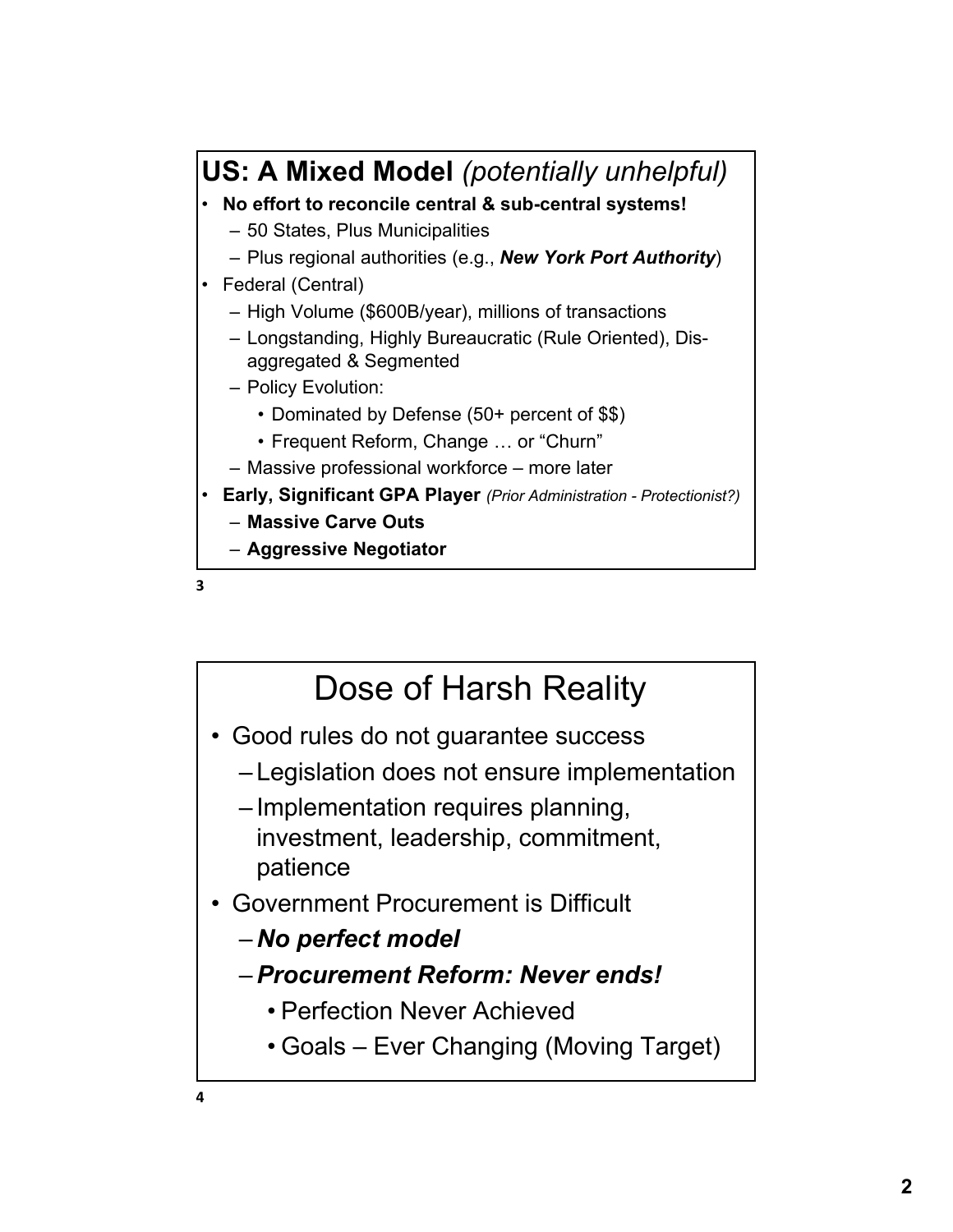



#### **Standardization and Automation (E-Commerce)** *Advantages*

- **Greater objectivity (auctions)**
- **Increased operating efficiency**
- **Training efficiencies**
- **Reduced barriers to entry** – **Risk: opposite effect**
- **Increased transparency**
- **Increased clarity**
- **Potential economies of scale**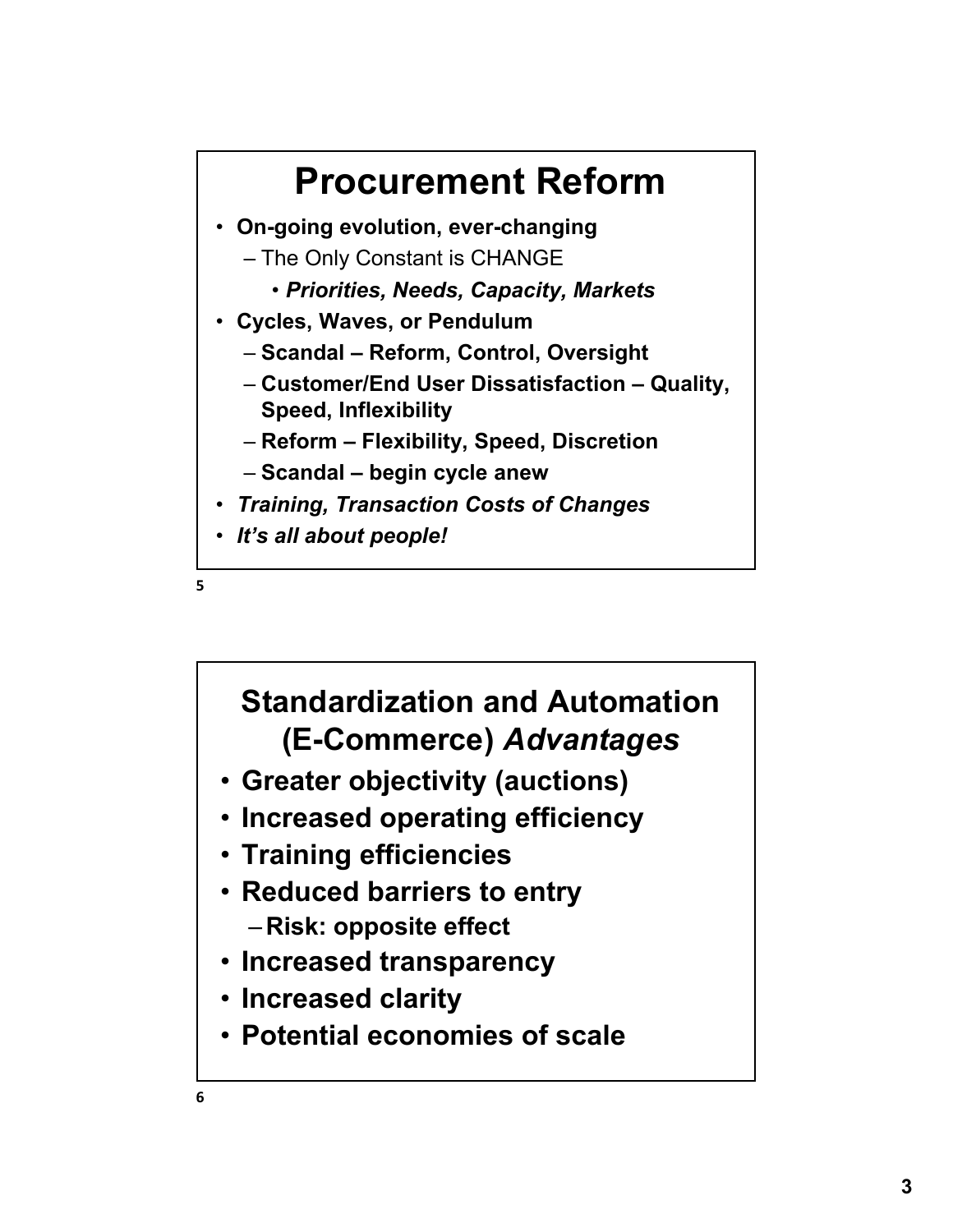

**7**

Central Commodities Purchasing & Purchase Card, E-Commerce Experience: A Cautionary Anecdote

- Policy: Consolidation, Aggregation, and Economies of Scale
- Speed, Flexibility, Customer Satisfaction
	- Shopping Locally
	- Disaggregation, "unbundling"
- Administrative Efficiency
	- Transaction Costs, Speed
	- Point of Diminishing Returns
- Oversight, appearance of oversight, vacuum
- The Micro-purchase/Charge Card Experience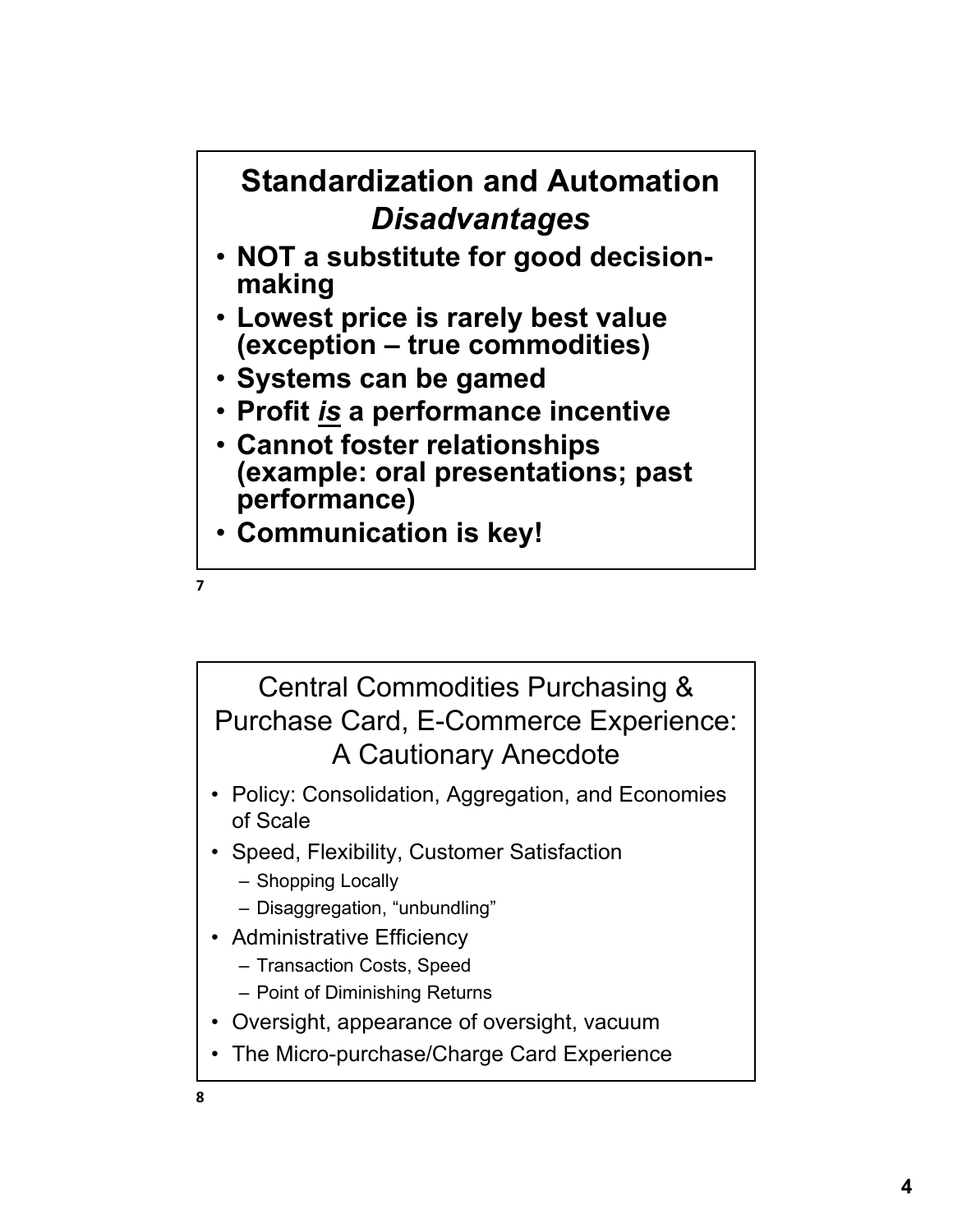# **Accountability and Controlling Corruption**

- **Corruption diverts public funds**
	- **Corruption threat (and defense) distracts legislators, policymakers, and operators**
- **Corruption dilutes public confidence, trust**
- *Never-ending process: time, money, effort*
	- Ensure government customer receives value for money
	- Stakes (large sums of money) tempt all participants

**9**

## Conventional Procurement Market Assumptions

- Government expends funds to achieve public purpose
- Contractor operates at arms-length, actions dictated by contract
- Government purchases identifiable goods (supply, deliverable)
- Cost of good is market based, quantifiable, comparable
- Desired quality is describable
- Outcome is predictable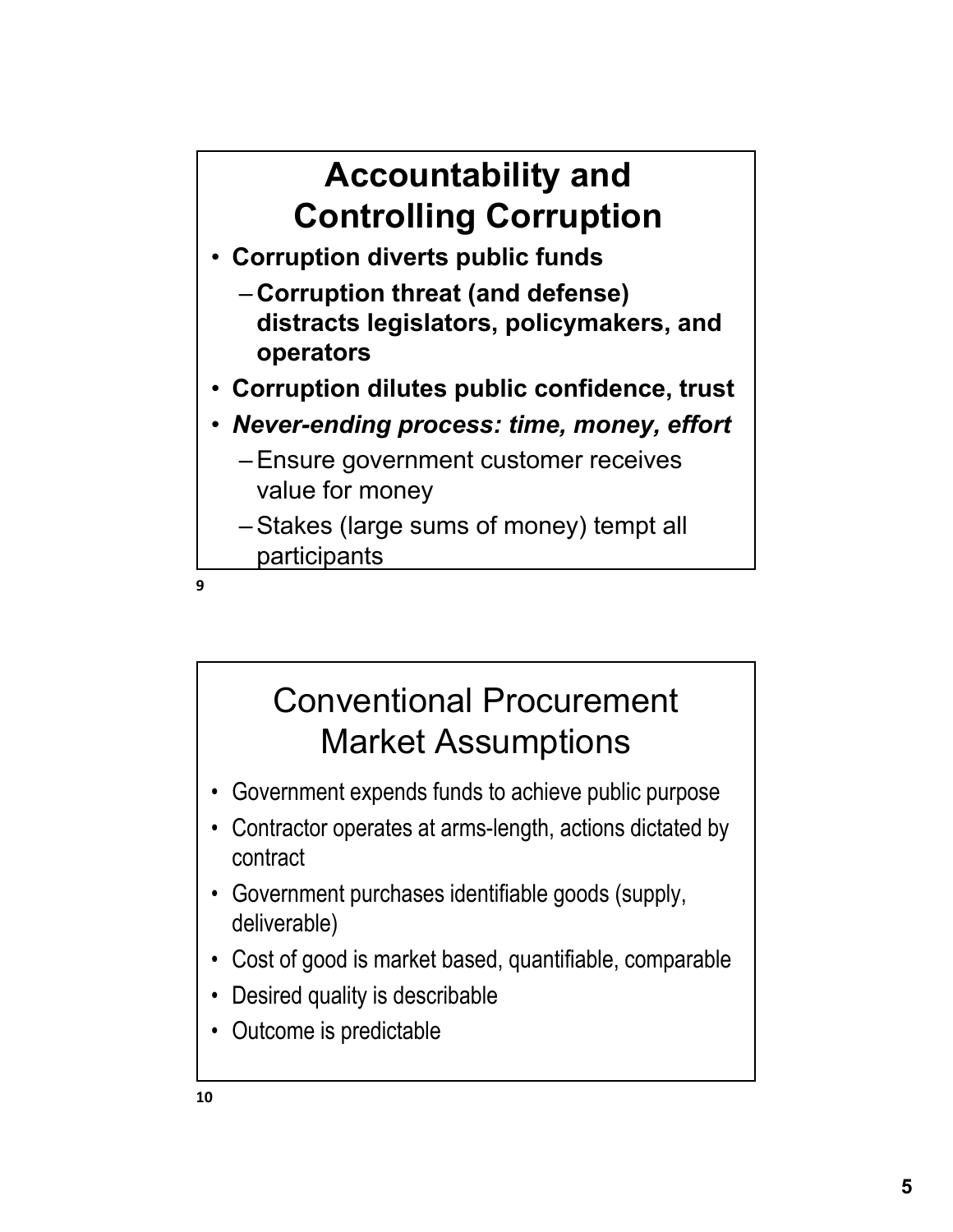

• Government lacks information to make informed decisions

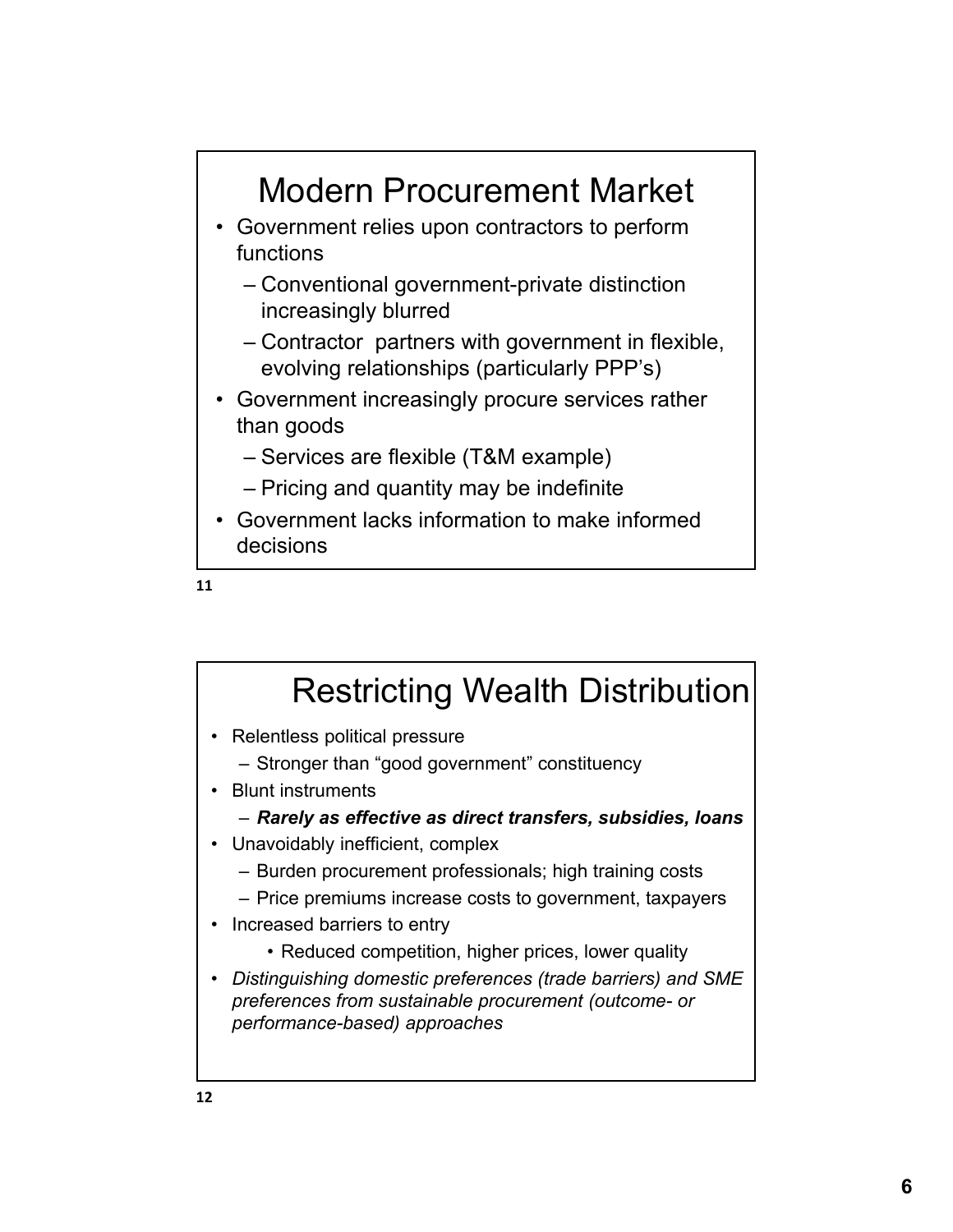